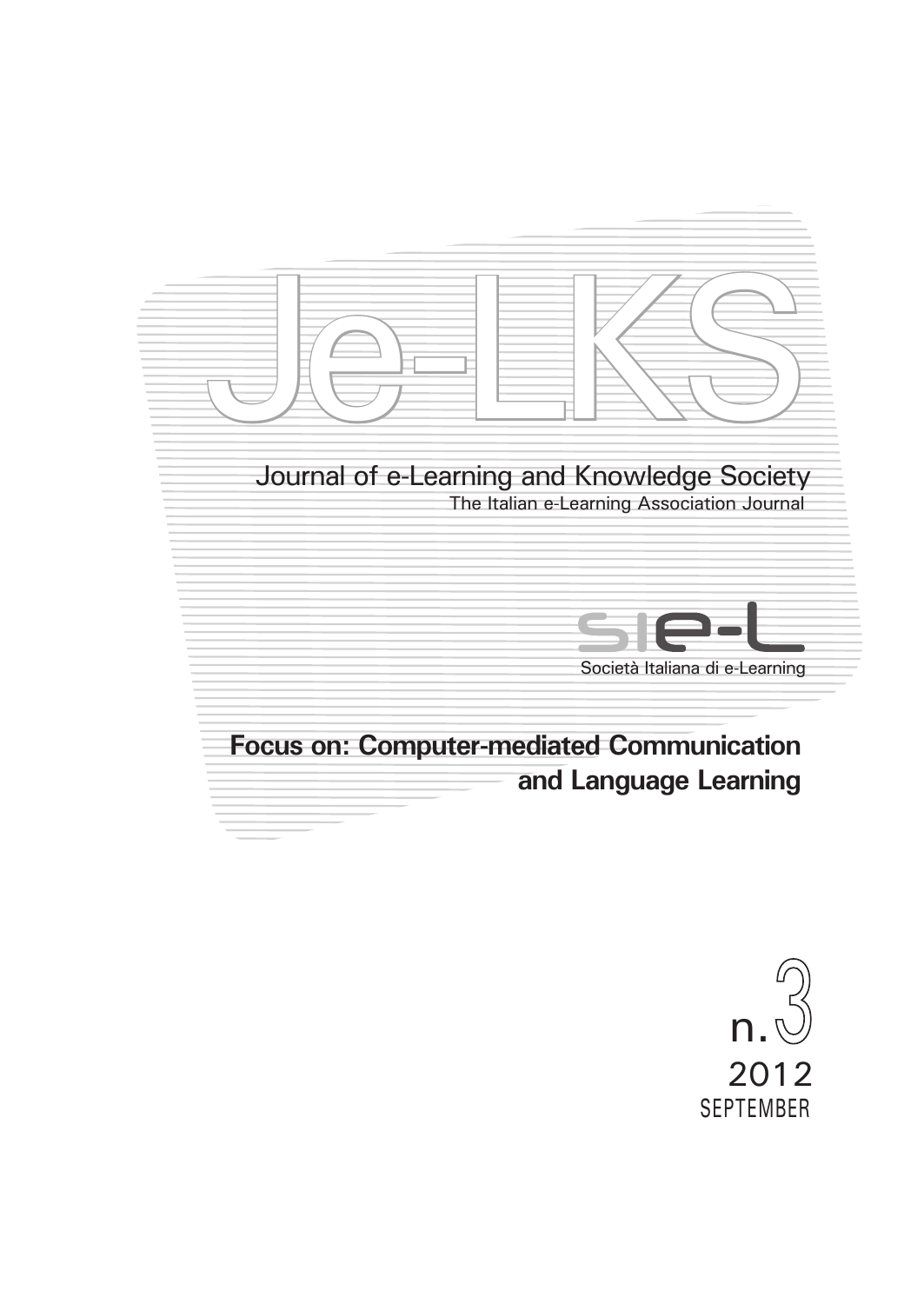

## **www.sie-l.it www.je-lks.it**

The Journal is issued online three times per year. It has an English and also an Italian version. All SIe-L members can access the Italian online version. The access at the English online version is free. Hard copies are available to SIe-L members paying at least €130 fee.

In order to join SIe-L:

- info@sie-l.it
- Tel. +39 06 72592815
- $Fay + 390672679582$

Subscription is automatically renewed on annual basis, unless providing the Publisher a written cancellation by October, 31. Refused/Rejected issues are not returned to the Publisher, therefore do not underlie cancellation. Membership fee is paid via Bank Transfer. Please address the transfer to: bank account no. 000400781383 addressed to "Società Italiana di e-Learning" bank: Unicredit Banca di Roma - Ag. 075 - via O. Raimondo 18 - 00173 Roma. ABI 3002 CAB 03255 - IBAN IT30Q030 0203255000400781383

Registration at the Rome Court in the pipeline.

**eISSN: 1971 - 8829 (online)**

**ISSN: 1826 - 6223 (paper)**

Resp. dir. Aurelio Simone

To the authors:

paper can be addressed to: www.je-lks.ita@sie-l.it

## **Editor**

SIe-L The Italian e-Learning Association www.sie-l.it

Editor in Chief Luigi Colazzo Deputy Editor in Chief Valerio Eletti Managing and Technical Editor Nicola Villa

# General Editors

Alfio Andronico Giovanni Bonaiuti Valentina Comba Filomena Faiella Giuseppina Rita Mangione Andrea Molinari Giuseppe Pirlo Angela Spinelli Teresa Roselli

#### Scientific Committee:

The Scientific Committee guarantees the quality of the journal, offers suggestions and contributes to furthering scientific relationships. Member of the Committee may also be requested to referee papers.

Je-LKS Scientific Committee::

Agostinelli Serge- Université Paul Cézanne, France; Anderson Terry - Athabasca University, Canada; Andronico Alfio - Università di Siena, Italy; Angiletta Salvatore-Pasqua - DG Education & Culture, EC, Belgium; Bagnara Sebastiano - Politecnico di Milano, Italy; Battistelli Adalgisa - Università di Verona, Italy; Biondi Giovanni - Indire, Miur, Italia; Calvani Antonio - Università di Firenze, Italy; Campi Alessandro- Giunti Labs; Cantoni Lorenzo - Università di Lugano, Switzerland; Cartelli Antonio – Università di Cassino; Ceri Stefano - Politecnico di Milano, Italy; Cerri Renza - Università di Genova, Italy; Cesareni Donatella - Università di Roma, Italy; Clark Paul - Open University, UK; Colazzo Luigi - Università di Trento, Italy; Colorni Alberto - Politecnico di Milano, Italy; Cullen Joe - Tavistock Institute, London, UK; Delfino Manuela - C.N.R. I.T.D di Genova, Italy; DellaVigna Pierluigi - Politecnico di Milano, Italy; Eletti Valerio - Università La Sapienza, Rome, Italy; Falcinelli Floriana - Università di Perugia, Italy; Federici Giorgio - Università di Firenze, Italy; Ferri Paolo - Università di Milano-Bicocca, Italy; Frignani Paolo - Università di Ferrara, Italy; Fuschi David Luigi – Giunti; Galliani Luciano - Università di Padova, Italy; Gallino Luciano - Università di Torino Italy; Garrison D.Randy - University of Calgary, Canada; Gassner Otmar - Pädagogische Akademie Feldkirch, Austria; Ghislandi Patrizia - Università di Trento, Italy; Giuli Dino - Università di Firenze, Italy; Guerin Elizabeth - Università di Firenze, Italy; Guerin Helen - University College Dublin Ireland; Guerra Luigi - Università di Bologna, Italy; Hakkarainen Kai - University of Helsinki, Finland; Holotescu Carmen - University of Timiso-

ara, Romania; Jerman Patrick - Craft, Ecole Polytechnique Fédérale de Lausanne, Switzerland; Karacapilidis Nikos - University of Patras, Greece; Karlsson Goran - University of Stockholm, Sweden; Kess Pekka - University of Oulu, Finland; Khan Badrul - University of Washington, USA; Ligorio Beatrice - Università di Salerno, Italy; Longo Giuseppe - Università di Trieste, Italy; Manca Stefania - CNR ITD, Genova, Italy; Mandl Heinz - Universität München, Germany; Mantovani Giuseppe - Università di Padova, Italy; Mari Giovanni - Università di Firenze; Martinotti Guido - Università di Milano-Bicocca, Italy; McConnel David - University of Sheffi eld, UK; Michelini Marisa - Università di Udine, Italy; Moore Michael - The Pennsylvania State University, USA; Musumeci Alessandro - Miur, Italy; Occhini Giulio - AICA, Olimpo Giorgio - C.N.R. I.T.D, Genova, Italy; Oliver Martin - Institute of Education UK; Orefi ce Paolo - Università di Firenze, Italy; Palloff Rena - Crossroads Consulting Group, USA; Parisi Domenico - C.N.R., Roma, Italy; Peraya Daniel - TECFA, Ginevra, Switzerland; Persico Donatella - C.N.R. I.T.D, Genova, Italy; Pettenati M.Chiara - Università di Firenze, Italy; Pezzè Mauro - Università di Milano-Bicocca, Italy; Pillan Margherita, Politecnico di Milano, Italy; Pratt Keith - Northwest Arkansas Community College, USA; Rivoltella P.Cesare - Università Cattolica di Milano, Italy; Rizzo Antonio - Università di Siena, Italy; Rossi P.Giuseppe - Università di Udine, Italy; Rotta Mario - Università di Firenze, Italy; Salmon Gilly - Open University, UK; Sangrà Albert - Universitat Oberta de Catalunya (UOC); Sarti Luigi - C.N.R. I.T.D, Genova, Italy; Schaerf Mirella - CNIPA, Area Formazione e Regolazione, Italy, Milano, Italy; Simone Aurelio – Università di Roma Tor Vergata; Simons Robert Jan - University of Utrecht, Holland; Striano Maura - Università di Firenze, Italy; Tammaro A.Maria - Università di Parma, Italy; Tanoni Italo - Università di Urbino, Italy: Trentin Guglielmo - C.N.R. I.T.D. Genova, Italy: Trinchero Roberto - Università di Torino, Italy; Vertecchi Benedetto - Università Roma3, Italy; Wischnewsky Manfred - Universität Bremen, Germany.

# Reviewers

Alfio Andronico, Giovanni Adorni, Adalgisa Battistelli, Raffaella Bombi, Giovanni Bonaiuti, Antonio Calvani, Lorenzo Cantoni, Carlo Cappa, Nicola Capuano, Antonella Carbonaro, Milena Casagranda, Mirella Casini Shaerf, Roberto Caso, Alessio Ceccherelli, Donatella Cesareni, Angelo Chianese, Luigi Colazzo, Alberto Colorni, Valentina Comba, Madel Crasta, Vincenzo D'Andrea, Ciro D'Apice, Nicoletta Dessì, Pierpaolo Di Bitonto, Liliana Dozza, Valerio Eletti, Filomena Faiella, Giorgio Federici, Paolo Ferri, Rita Francese, Paolo Frignani, Luciano Galliani, Patrizia Ghislandi, Carlo Giovannella, Stefano Lariccia, Roberto Laschi, Maria Laterza, Beatrice Ligorio, Stefania Manca, Giuseppina Rita Mangione, Paolo Maresca, Guido Martinotti, Elvis Mazzoni, Luisa Mich, Tommaso Minerva, Giorgio Olimpo, Giovanni Pascuzzi, Marco Pedroni, Donatella Persico, Maria Chiara Pettenati, Giuseppe Pirlo, Giorgio Poletti, Maria Ranieri, Emanuale Rapetti, Pierfranco Ravotto, Pier Cesare Rivoltella, Teresa Roselli, Veronica Rossano, Pier Giuseppe Rossi, Susanna Sancassani, Luigi Sarti, Aurelio Simone, Angela Spinelli, Sara Tomasini, Guglielmo Trentin, Roberto Trinchero, Nicola Villa, Giuseppe Visaggio, Fabio Vitali, Alessandro Zorat

Editing Nicola Villa

©2012 SIe-L - Italian e-Learning Association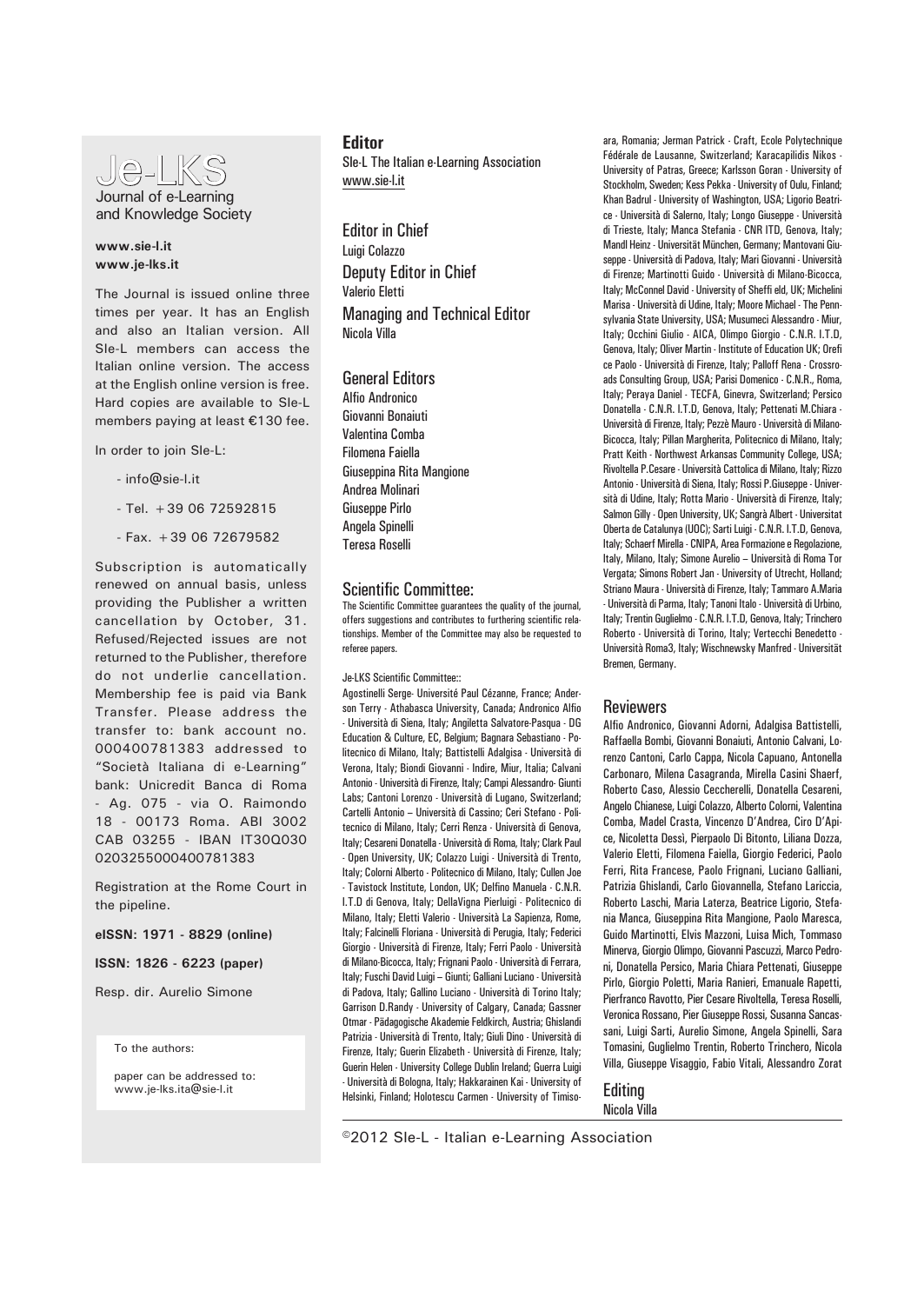

Vol. 8, n. 3, 2012 | Focus on: Computer-mediated Communication and Language Learning Journal of e-Learning and Knowledge Society The Italian e-Learning Association Journal

| pag. | 5   | N. Villa<br>In this number                                                                                                                      |
|------|-----|-------------------------------------------------------------------------------------------------------------------------------------------------|
| pag. | 7   | S. Guth, F. Helm<br>Editorial                                                                                                                   |
|      |     | <b>Invited Papers</b>                                                                                                                           |
| pag  | 15  | M. Guarda<br><b>Computer-Mediated-Communication and Foreign Language Education</b>                                                              |
| pag  | 29  | S. Shabani, F. Lin, S. Graf<br>A framework for User Modeling in QuizMASter                                                                      |
|      |     | <b>Peer Reviewed Papers</b>                                                                                                                     |
| pag  | 45  | A. Gobbi<br>The SLA 2.0 Hypothesis                                                                                                              |
|      |     | P. Leone                                                                                                                                        |
| pag  | 55  | Leadership in multimodal computer-mediated second language communication for reci-<br>procal learning                                           |
| pag  | 67  | A. Glombitza<br>A blended practice enterprise course for language learning in an international business<br>community                            |
| pag  | 79  | B. Gruson, F. Barnes<br>Case study investigation of CMC with young language learners                                                            |
| pag  | 91  | E. Riordan, L. Murray<br>Sharing and collaborating between an online community of novice teachers: CMC in<br>language teacher education         |
| pag  | 105 | A. Neuhoff<br>Shared Practices amongst Teachers in Online Training Courses                                                                      |
| pag  | 119 | M. Bortoluzzi<br>Second Life for Virtual Communities in Education: Sharing Teaching Principles?                                                 |
| pag  | 129 | F. Helm, S. Guth<br>Open Intercultural Dialogue: educator perspectives                                                                          |
| pag  | 141 | B. De Carolis, S. Ferilli, N. Novielli, F. Leuzzi, F. Rotella<br>Social Attitude Recognition in Multimodal Interaction with a Pedagogical Agent |